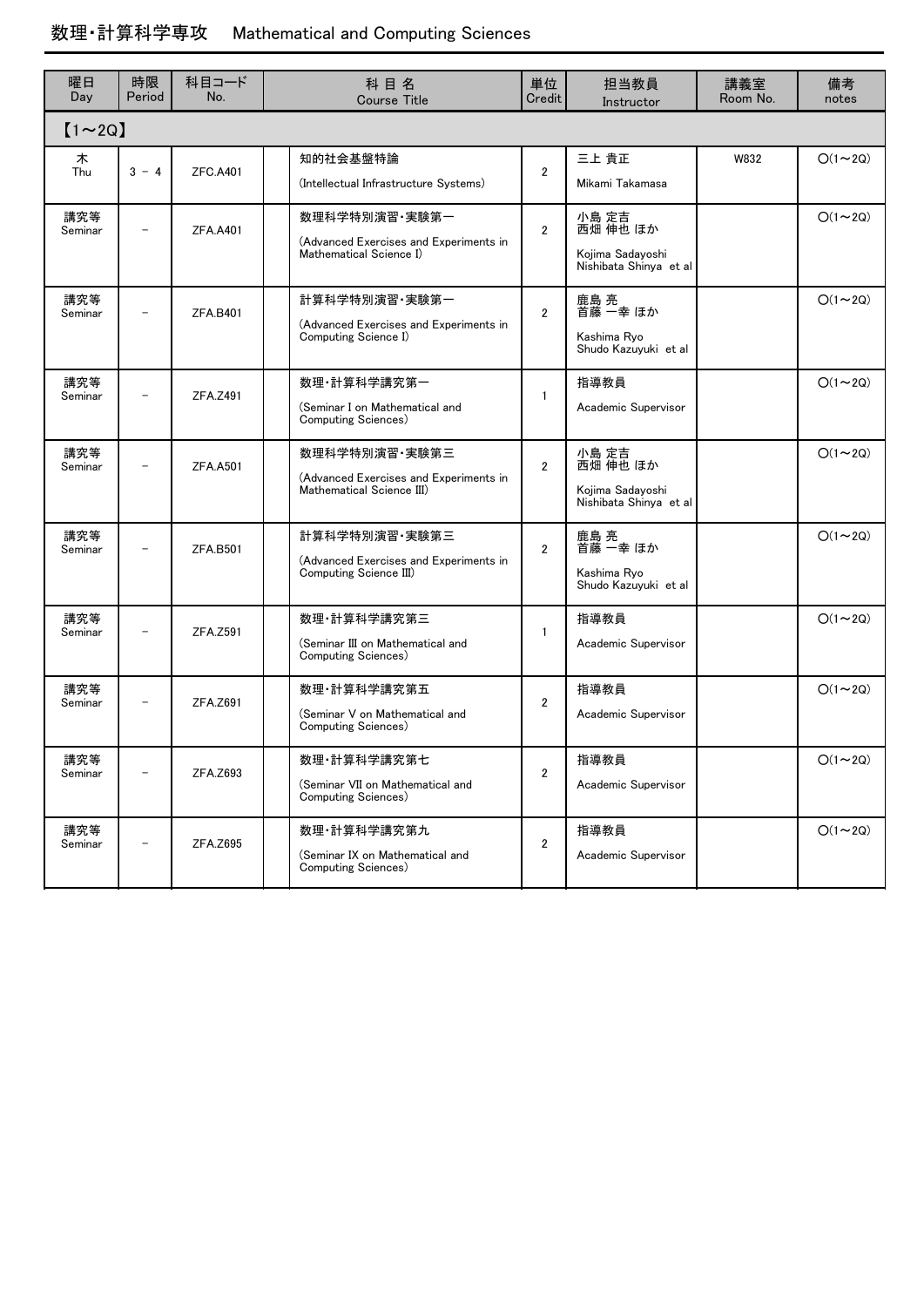## 計算工学専攻 Computer Science

| 曜日<br>Day      | 時限<br>Period             | 科目コード<br>No.    | 科目名<br><b>Course Title</b>                                   | 単位<br>Credit   | 担当教員<br>Instructor          | 講義室<br>Room No. | 備考<br>notes   |  |
|----------------|--------------------------|-----------------|--------------------------------------------------------------|----------------|-----------------------------|-----------------|---------------|--|
| $[1 \sim 2Q]$  |                          |                 |                                                              |                |                             |                 |               |  |
| 木<br>Thu       | $3 - 4$                  | <b>ZFC.A401</b> | 知的社会基盤特論<br>(Intellectual Infrastructure Systems)            | $\overline{2}$ | 三上 貴正<br>Mikami Takamasa    | W832            | $O(1\sim 2Q)$ |  |
| 講究等<br>Seminar | $\overline{\phantom{m}}$ | ZFB.U481        | 計算工学特別実験第一<br>(Special Experiments I on Computer<br>Science) | $\mathfrak{p}$ | 各教員<br>Academic Supervisor  |                 | $O(1\sim 2Q)$ |  |
| 講究等<br>Seminar | $\overline{\phantom{m}}$ | ZFB.Z491        | 計算工学講究第一<br>(Seminar I on Computer Science)                  | $\mathbf{1}$   | 指導教員<br>Academic Supervisor |                 | $O(1\sim 2Q)$ |  |
| 講究等<br>Seminar | $\overline{\phantom{m}}$ | ZFB.Z591        | 計算工学講究第三<br>(Seminar III on Computer Science)                | $\mathbf{1}$   | 指導教員<br>Academic Supervisor |                 | $O(1\sim 2Q)$ |  |
| 講究等<br>Seminar | $\overline{\phantom{m}}$ | ZFB.Z691        | 計算工学講究第五<br>(Seminar V on Computer Science)                  | $\mathfrak{p}$ | 指導教員<br>Academic Supervisor |                 | $O(1\sim 2Q)$ |  |
| 講究等<br>Seminar | $\overline{\phantom{m}}$ | ZFB.Z693        | 計算工学講究第七<br>(Seminar VII on Computer Science)                | $\overline{2}$ | 指導教員<br>Academic Supervisor |                 | $O(1\sim 2Q)$ |  |
| 講究等<br>Seminar | $\overline{\phantom{m}}$ | ZFB.Z695        | 計算工学講究第九<br>(Seminar IX on Computer Science)                 | $\overline{2}$ | 指導教員<br>Academic Supervisor |                 | $O(1\sim 2Q)$ |  |